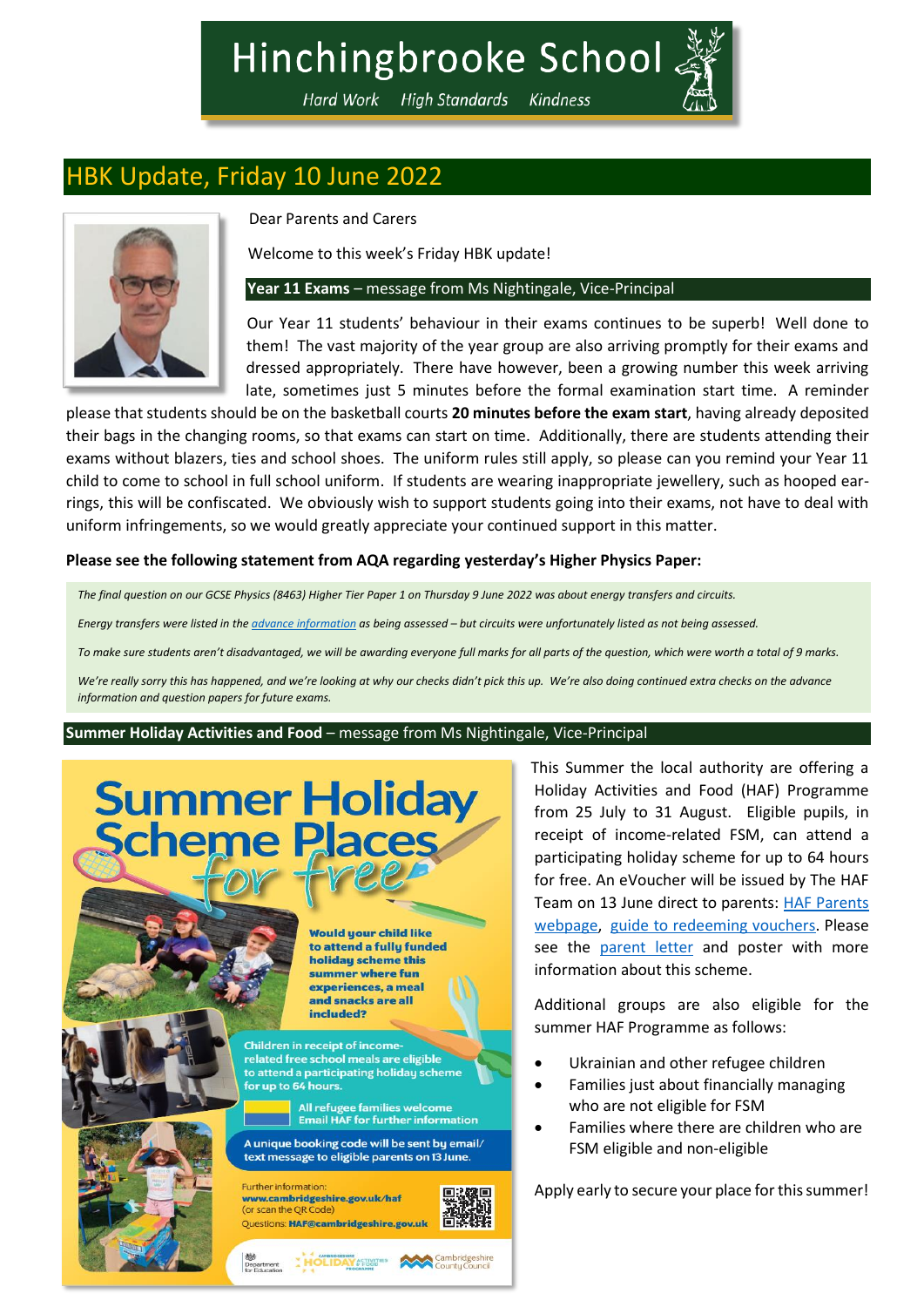#### **Year 10 Work Experience** – message from Mr O'Shaughnessy, CEIAG Manager



As we approach the halfway stage of the Year 10 Work Experience opportunity there are so many wonderful stories, achievements, acts of kindness and positive impressions to report. What a positive experience for so many of our students! Placements are spread wide and far - from Italy, Switzerland, Ireland, Wales to London, Bedford, Northampton,

Peterborough and Milton Keynes. Students are gaining an insight into many career pathways while picking up the simple disciplines of being in the workplace, one of the most powerful learning points from the placement.

There are stories of students standing in a pottery studio covered in clay, joining a solicitor for a day in court, helping a local charity deliver food/medical hampers to needy local residents, travelling to meetings in Edinburgh, being 'a great chap, who we will be delighted to offer a part-time job to' and 'she is so mature and helpful, it is like having another member of staff around. We are planning a big client visit to Glasgow next week and hopefully, we will be able to invite her. We are hoping to offer her a summer job.' What lovely comments from local employers. What fantastic ambassadors for the school, we are so proud of them and thank you, once again, for all your hard work in helping the students. Staff are looking forward to many more visits over the coming days and hearing more fabulous achievements and experiences - all truly life enhancing.

Mr Hobley, Head of Year 10, said, 'HBK staff have been visiting students and it has been wonderful to see how mature and responsible our Year 10 students are! Some students have already impressed their bosses so much that they have been offered paid work when their placement is over! Students have been experiencing all facets of the work environment from professional dress codes, office admin and customer relations to restoring classic race cars. It's been a busy experience so far and will undoubtedly stay with them forever. If you'd like to see a few more details, you can find more pictures and stories on the Year 10 Instagram @hbkblackties.'